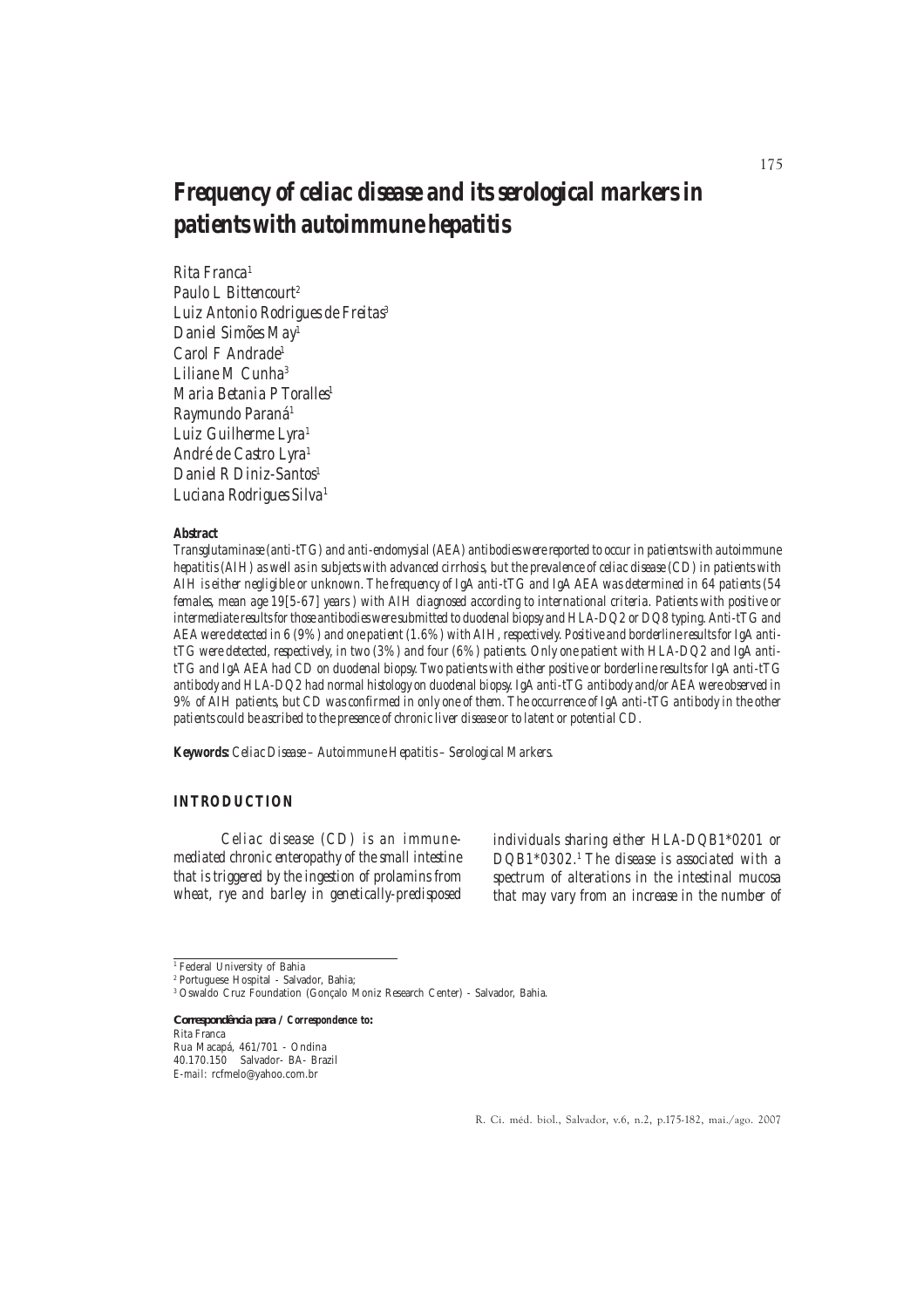#### 176

*intra-epithelial Th1 CD4 lymphocytes to architectural damage characterized by crypt hyperplasia and villous atrophy.1 There is a great geographical heterogeneity in the prevalence of CD. The disease seems to be rarely found in North India and North Africa2,3 and to be much more frequent in Europe and North-America with prevalence rates ranging from 0,5% to 1% 4 , whereas in Brazil, the prevalence of CD is estimated to be 1:681.5*

*The clinical expression of CD is variable. The classical phenotype of CD characterized by diarrhea and growth retardation due to malabsorption is rarely seen. In this respect, population screening studies using serum disease markers, such as anti-transglutaminase (anti-tTG) and anti-endomysium (AEA) antibodies have shown that most of the patients with CD are either entirely asymptomatic or have only subtle and nonspecific symptoms.1 In addition, the occurrence of those antibodies was also shown to precede the clinical and histological presentation of the disease* by months or years<sup>6,7</sup>

*Several other immune disorders have been associated with CD, particularly dermatitis herpetiformis, selective IgA deficiency, diabetes mellitus, autoimmune tyrhoiditis as well as primary biliary cirrhosis, primary sclerosing cholangitis and autoimmune hepatitis.8,9,10,11,12,13,14,15,16*

*Autoimmune hepatitis is a chronic autoimmune or immune-mediated liver disorder that leads when untreated to cirrhosis and liver failure.17,18 The disease usually affects females and is characterized by the presence of circulating autoantibodies such as anti-smooth muscle antibody (SMA), antinuclear antibody (ANA), antiliver kidney microsome type 1 (anti-LKM1), antisoluble liver antigen (SLA) and antiliver cytosol type 1 (anti-LC1) antibodies and by severe interface hepatitis on liver biopsy. The disease is classified in at least two types according to the nature of autoantibodies. The presence of SMA and/or ANA or anti-LKM1 and/or anti-LC1 defines, respectively, AIH types 1 and 2. 19,20*

*Susceptibility to AIH is linked to distinct HLA haplotypes, namely HLA-DRB1\*0301 / DQB1\*0201; HLA-DRB1\*13 / DQB1\*0603* and different DRB1\*04 alleles<sup>21,22,23</sup> Concurrent *autoimmune disorders (CAID) have been described in up to 50% of the patients with AIH, particularly* *arthritis, autoimmune thyroiditis, Coombs-positive hemolytic anemia, Graves' disease and ulcerative colitis.24,25 The frequency of CD in subjects with AIH is thought to be negligible. Only two studies have assessed the prevalence of CD in patients with AIH with reported frequencies ranging from 4% to 6%. 15,16,26,27,28 Recently, a lower prevalence of CAID was reported in Brazilian children with AIH types 1 and 2. 24 The nature of CAID was shown to vary, but the authors have reported no case of CD. However, it is important to mention that neither serological nor histological assessment of CD was performed in the aforementioned study.*

*The purpose of the present study was to investigate the frequency of clinical and serological markers of CD in a well defined cohort of patients with AIH from Brazil.*

#### *PATIENTS AND METHODS*

#### *Subjects*

*Sixty-four patients (54 females, mean age 19 [5-67] years) from the metropolitan area of Salvador, Bahia, Brazil, who fulfilled the revised diagnostic criteria of AIH [25] have been studied. Forty (63%) of them were children under 16 years of age at disease onset. All patients gave informed consent for participation and the hospital ethical committee approved the study.*

*Sixty one had AIH-1 and 38 (62%) of them were pediatric AIH. Three had AIH-2 and 2 of them were children. The clinical, laboratory and histological features at presentation and the response to treatment are depicted in Table 1.*

*In order to look for CD, all patients were clinically evaluated by one of the authors who looked for the presence of signs and symptoms of CAID, in particular gastrointestinal symptoms compatible with CD, such as diarrhea, steatorrhea, flatulence, nausea, vomiting, cow's milk intolerance and abdominal pain.*

#### *Laboratory profiles*

*All patients were negative for hepatitis B surface antigen (ELISA, Abbott Laboratories, North Chicago, IL) and for anti-HCV antibodies (ELISA III, Ortho Diagnostic System, Raritan, New Jersey). All patients were screened at presentation for SMA,*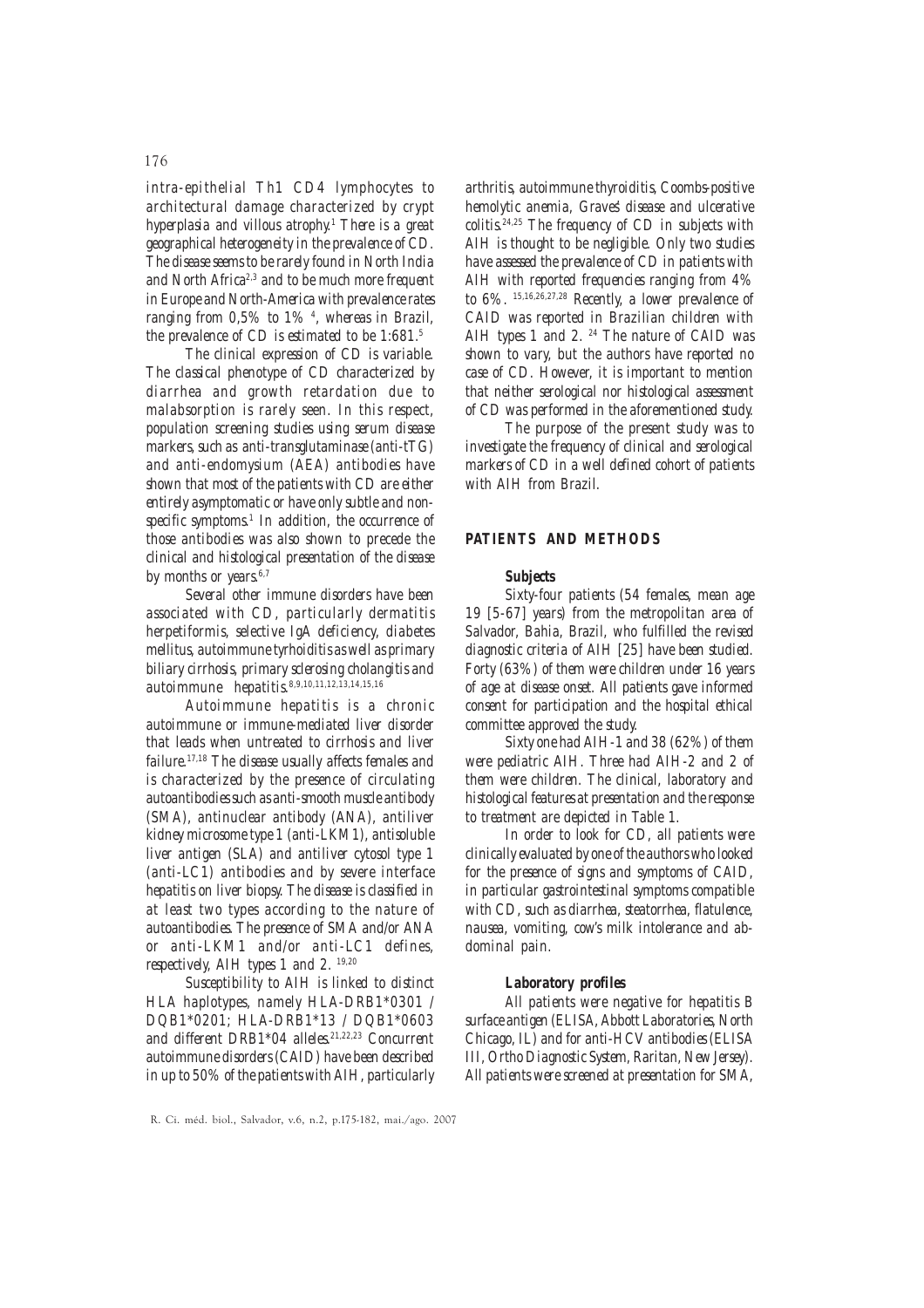*ANA, anti-LKM1 and anti-LC1 antibodies by indirect immunofluorescence on rat liver, kidney and stomach tissue sections and on Hep-2 cells. A titer equal or greater than 1:80 was considered positive.*

*Determination of serological markers of CD: All serum samples have been tested for IgA AEA by indirect immunofluorescence using 5µm cryostat sections (-20ºC) of human umbilical cord, as previously described.25 Sera have been obtained from blood samples drawn either at admission (n=14) or after onset of immunossupressive therapy (n=50).*

*The human umbilical cord was taken after delivery from mothers that gave previous informed consent. The fluorescein isothiocyanate-conjugated (FITC) antihuman IgA (SIGMA) was diluted to 1:100. Sera were tested in 1:5 dilutions and the reaction was considered positive in titers equal or greater than 1:5. Anti-tTG IgA antibodies were tested resolved-time flourimetry using a commercially available kit (Delfia, PerkinElmer Life and Analytical Sciences, Wallac Or, Turku, Finland).29,30 Blood levels of antibodies were expressed in arbitrary units (AU) and the cut-off level was adopted as suggested by the manufacturer. Levels of less than 8 AU were considered negative; 8-22 AU, borderline and more than 22 AU, positive.*

# Table 1 - Clinical and laboratory features of patients with autoimmune hepatitis types 1 and 2

| Clinical features                    | AIH $(n^{\circ} = 64)$ |  |  |
|--------------------------------------|------------------------|--|--|
| Mean age (years)                     | $19$ [5-67]            |  |  |
| Age less than 16 years n (%)         | 40 (63)                |  |  |
| Female gender n (%)                  | 54 (84)                |  |  |
| Concurrent autoimmune diseases n (%) | 11(17)                 |  |  |
| Laboratory Findings                  |                        |  |  |
| ALT * IU/L (x upper normal limit)    | $13[0,5-81]$           |  |  |
| AST** IU/L (x upper normal limit)    | 26 [0.8-129]           |  |  |
| Albumin g/dl (normal 3.5 -5.0)       | $3.4$ [1.0-5,0]        |  |  |
| Globulin g/dl (normal: )             | $4,45$ [1.8-8,7]       |  |  |
| Histologic al features n (%)         |                        |  |  |
| Severe activity                      | 21(33)                 |  |  |
| Cirrhosis                            | 30 (47)                |  |  |
| AIH score                            |                        |  |  |
| Probable diagnosis                   | 20(31)                 |  |  |
| Definite diagnosis                   | 44 (69)                |  |  |

 $=$  aspartate aminotranspherase

*In order to evaluate the presence of IgA deficiency, total IgA was measured in all patients by radial immunodifusion (Biocientífica S.A- Argentina). In case of occurrence of concurrent IgA deficiency, serum samples were also screened for IgG AEA using a commercially available conjugated antihuman IgG (IMMCO- USA).*

*HLA-DQB1\*02 and DQB1\*0302 determination: HLA typing was performed in patients who tested positive for IgA AEA or with either positive or borderline results for anti-tTG using a commercially available kit for assessment of HLA-DRB1\*02 and DQB1\*0302 (Delfia® Celiac Disease Hybridization Assay).*

#### *Histological evaluation*

*Upper digestive endoscopy have been performed in all patients who tested positive for IgA AEA or with either positive or borderline results for IgA anti-tTG, except in one patient who had died before endoscopy. Five fragments from the second portion of the duodenum were obtained from each patient and were fixed in 10% formalin. Analysis was performed by one pathologist welltrained in the histological diagnosis of CD and graded accorded to the modified Marsh classification.31,32,33*

#### *Statistical analysis*

*All data were analysed with SPSS statistical software, version 9.0 (SPSS, Chicago, IL). Quantitative variables were expressed as mean values and range. Clinical and laboratory are expressed in text and tables as percentages or mean and range.*

#### *RESULTS*

*Past history of gastrointestinal symptoms was reported from 47 (73,4%) patients with AIH. Episodes of diarrhea and flatulence were described by 22 (34,4%) and 21 (30,4%) patients, respectively. Seventeen (26,6%) complained of past symptoms of nausea and vomiting, whereas episodes of abdominal pain, cow´s milk intolerance and steatorrhea were referred by 15 (23,4%), 15 (23,4%) and 9 (14%) patients, respectively. Ten patients described the occurrence of those symptoms at least one week before clinical evaluation.*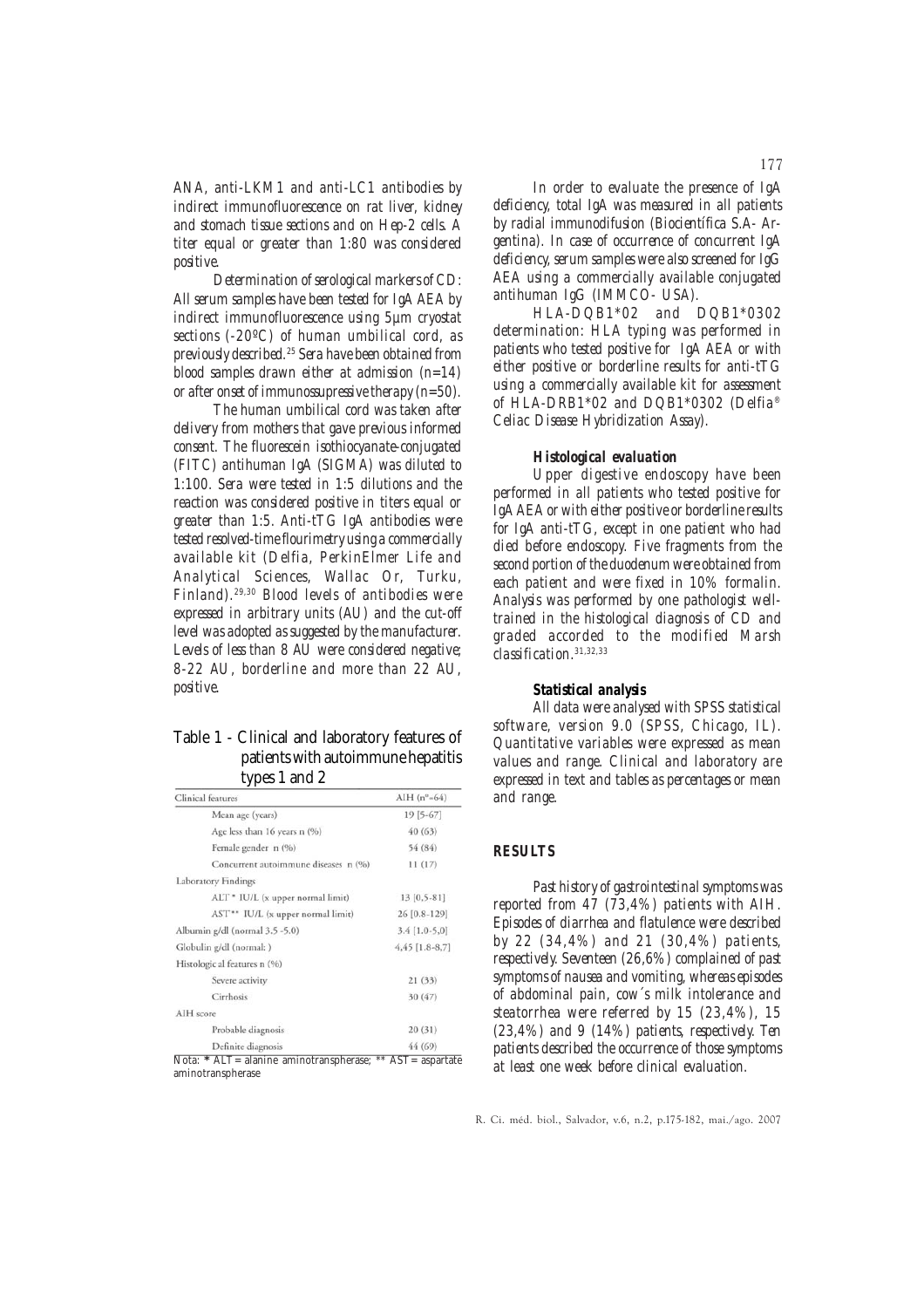Table 2 - Clinical and laboratory findings of 6 AIH patients with celiac antibody pattern

| $\#$           | Age(yr):<br>Sex | IgA tTG<br>(AU) | <b>AEA</b>              | CD-related<br>symptoms | Autoimmune<br>conditions | HLA-<br>DQ               | Duodenal Biopsy<br>(Marsh 's criteria) |
|----------------|-----------------|-----------------|-------------------------|------------------------|--------------------------|--------------------------|----------------------------------------|
|                |                 |                 |                         |                        |                          |                          |                                        |
| $\overline{2}$ | $31:$ F         | 81.5            | ÷                       | $\ddot{}$              | Hashimoto                | DQ <sub>2</sub>          | Type 0                                 |
| $3^*$          | $6:$ F          | 8.3             | $\overline{\mathbb{R}}$ | $\ddot{}$              | None                     | $\overline{\phantom{a}}$ | Type 0                                 |
| $4^\ast$       | $13:$ F         | 9.6             | u                       | ü                      | None                     | DQ <sub>2</sub>          | Not performed                          |
| $5*$           | $10:$ F         | 12.9            | $\sim$                  | $^{+}$                 | Type 1                   | DQ <sub>2</sub>          | Type 0                                 |
|                |                 |                 |                         |                        | diabetes                 |                          |                                        |
| $6*$           | $15:$ F         | 49.3            | $\ddot{+}$              | $\ddot{}$              | None                     | DQ <sub>2</sub>          | Type 3 b                               |

Notas: \*Patients who had sera collected before starting immunosuppressive therapy; [ - ] negative; [+] positive

*Two (3%) patients tested positive for IgA anti-tTG and had past history of gastrointestinal symptoms, including one IgA AEA-positive subject, who presented severe steatorrhea at admission and had serum samples collected before immunossupressive treatment. Those patients with the aforementioned markers for CD were females with AIH-1. Two subjects had concurrent autoimmune disorders, namely thyroiditis and type 1 diabetes (TABLE 2).*

*Four patients had borderline results for IgA anti-tTG. One subject was asymptomatic and the other had gastrointestinal symptoms, previous namely bouts of diarrhea and steatorrhea (TABLE 2). The patient with IgA AEA and three out of the six patients with positive IgA tTG or borderline IgA tTG carried HLA-DQB1\*02.*

*IgA deficiency was observed in five (7,8%) patients. All tested negative subsequently for IgG anti-AEA.*

*Only one patient (1,6%), who was positive for anti-tTG and AEA and had exuberant symptoms of malabsorption, had histopathological evidence of CD. He had subtotal villous atrophy on duodenal biopsy compatible with type 3 b lesion according to modified Marsh classification.*

### *DISCUSSION*

*Several autoimmune or immune mediated diseases have been associated with AIH. In this* *regard, concurrent extrahepatic autoimmune disorders have been reported in 30% to 50% of adults and 16% to 25% of the children with AIH types 1 and 2. 20,22,23,24 Celiac disease has been previously associated with AIH, PBC and PSC as well as to liver dysfunction characterized mainly by mild lobular and portal inflammation reversible on a gluten-free diet.14,15,34*

*In the present study, we have screened Brazilian patients with AIH for CD, using antitTG and AEA and we have found the occurrence of the disease in only one (1,6%) patient with AIH-1. The affected subject was a 15-year old girl with anti-tTG and AEA. In addition, IgA anti-tTG antibodies were either positive (n=1) or borderline (n=4) in four other patients without known histological evidence of CD. To date, two studies from Italy have been published concerning the prevalence of CD in patients with AIH. Volta and others15 have screened 157 patients with AIH-1, 24 with AIH-2, 62 with PBC and 110 with chronic viral hepatitis with anti-gliadin antibody and AEA. The authors have found the occurrence of AEA in 4% of the patients with AIH-1 and in 8% of the subjects with AIH-2. All subjects with AEA were adults and only two had gastrointestinal symptoms. Five of them were submitted to duodenal biopsy that revealed subtotal villous atrophy consistent with the diagnosis of celiac disease. Villalta and others 16 have determined the prevalence of IgA and IgG anti-tTG antibodies in 47 patients with AIH, 100 subjects with hepatitis C and 120 healthy controls. The authors*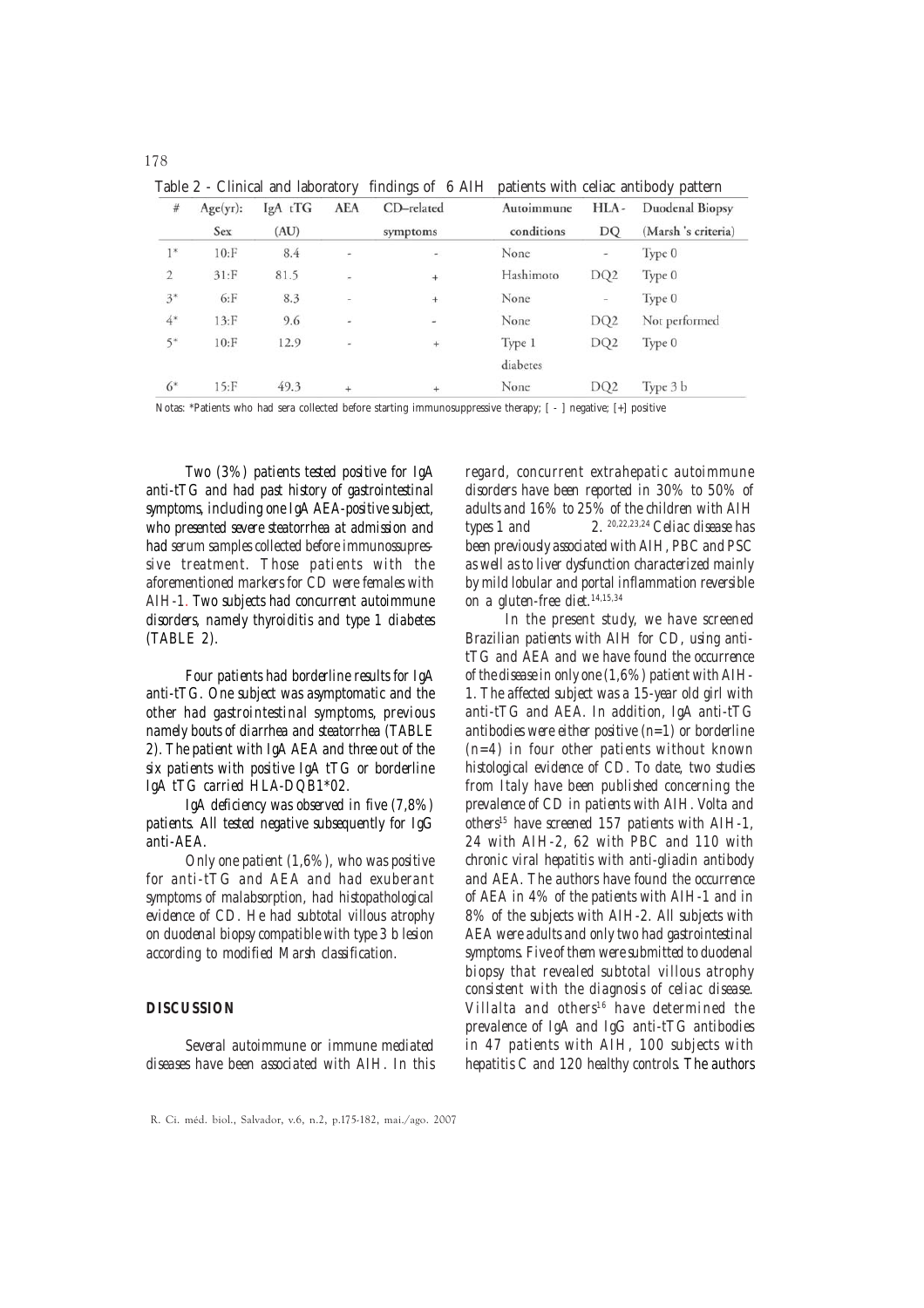*have found IgA and IgG anti-tTG antibodies in three (6.4%) subjects with AIH. All had duodenal biopsies compatible with CD. None of the patients and controls had IgG anti-tTG antibody and only one subject with hepatitis C had IgA anti-tTG.*

*When compared to those two aforementioned studies, our results showed a lower frequency of CD in subjects with AIH. However, it is worth to mention that more than half of our patients were children. The frequency of concurrent autoimmune disorders in patients with AIH is reported to be lower in children, when compared to adults.22,23,24 Even though, some case reports have disclosed HAI in children with DC27,28, all subjects with AIH that were reported to have CD upon screening were adults.15,16 Thus it is possible that older age could also favor the development of CD in subjects with AIH.*

*Conversely, we cannot entirely rule out the possibility of false-negative results in some of our subjects, due to the fact that only fourteen patients in our cohort had their sera collected before the start of immunosuppressive therapy. It is well acknowledged that corticosteroids and azathioprine can better the histopathological lesions of CD35,36, but their effect on the circulating titers of anti-tTG and AEA is less known. In this regard, two patients with either positive or borderline results for IgA anti-tTG antibody and HLA-DQ2 had normal histology on duodenal biopsy. Therefore, we cannot entirely exclude CD in those HLA-DQ2-positive patients under immunossupression with anti-tTG antibody and normal duodenal histology. On the*

*other hand, it is also possible to ascribe the occurrence of IgA anti-tTG antibody in those subjects with AIH but without CD. In this respect, it has to be highlighted that IgA and IgG antitTG antibodies have been reported in different chronic liver diseases<sup>37</sup> and that their specificity for the diagnosis of CD is significantly impaired in subjects with cirrhosis.38 On the contrary, the occurrence of these antibodies altogether with the findings of one of HLA susceptibly alleles for CD, namely HLA-DQB1\*02 or HLA-DQB1\*0302, has been associated with enhanced predisposition to overt CD, since their appearance has been reported to precede disease occurrence and mucosal inflammation by months or years*<sup>6,7</sup>

*Gastrointestinal (GI) symptoms were observed in the majority of our patients with AIH. However, only 10 (15%) subjects had symptoms at least one week before inclusion in the study. One of those patients had CD. The others were not investigated due to symptom remission (data not shown). These findings are in accordance with the high frequency of gastrointestinal disturbances reported in children and adults in the general population.39,40*

*In summary, IgA anti-tTG antibody and/ or AEA were observed in 6 (9,4%) patients with AIH, but CD was confirmed in only one children with AIH-1. The occurrence of IgA anti-tTG antibody in the other patients with AIH can be ascribed either to the presence of chronic liver disease or to latent or potential CD.*

# *Freqüência da doença celáaca e seus marcadores sorológicos em pacientes com hepatite auto-imune*

#### *Resumo*

*Anticorpos antitransglutaminase (anti-TGt) e antiendomísio (AAE) são identificados em pacientes com hepatite auto-imune (HAI), assim como em pacientes com cirrose avançada. Contudo, a prevalência de doença celíaca (DC) em pacientes de HAI é desconhecida. A freqüência de anti-TGt IgA e AAE IgA foi determinada em 64 pacientes (54 mulheres,com media de idade de 19 anos [5-67]) com diagnóstico de HAI definido pelos critérios internacionais de HAI. Os pacientes anti-TGt IgA positive ou indeterminado e (ou) AAE IgA positivo foram submetidos à biópsia duodenal e determinou-se o tipo de HLA-DQ2 ou DQ8. Os anticorpos anti-TGt IgA e AAE IgA foram observados em 6 (9%) pacientes e em um paciente (1,6%) com HAI, respectivamente. Resultados positivos e borderline para anti-TGt IgA foram encontra-*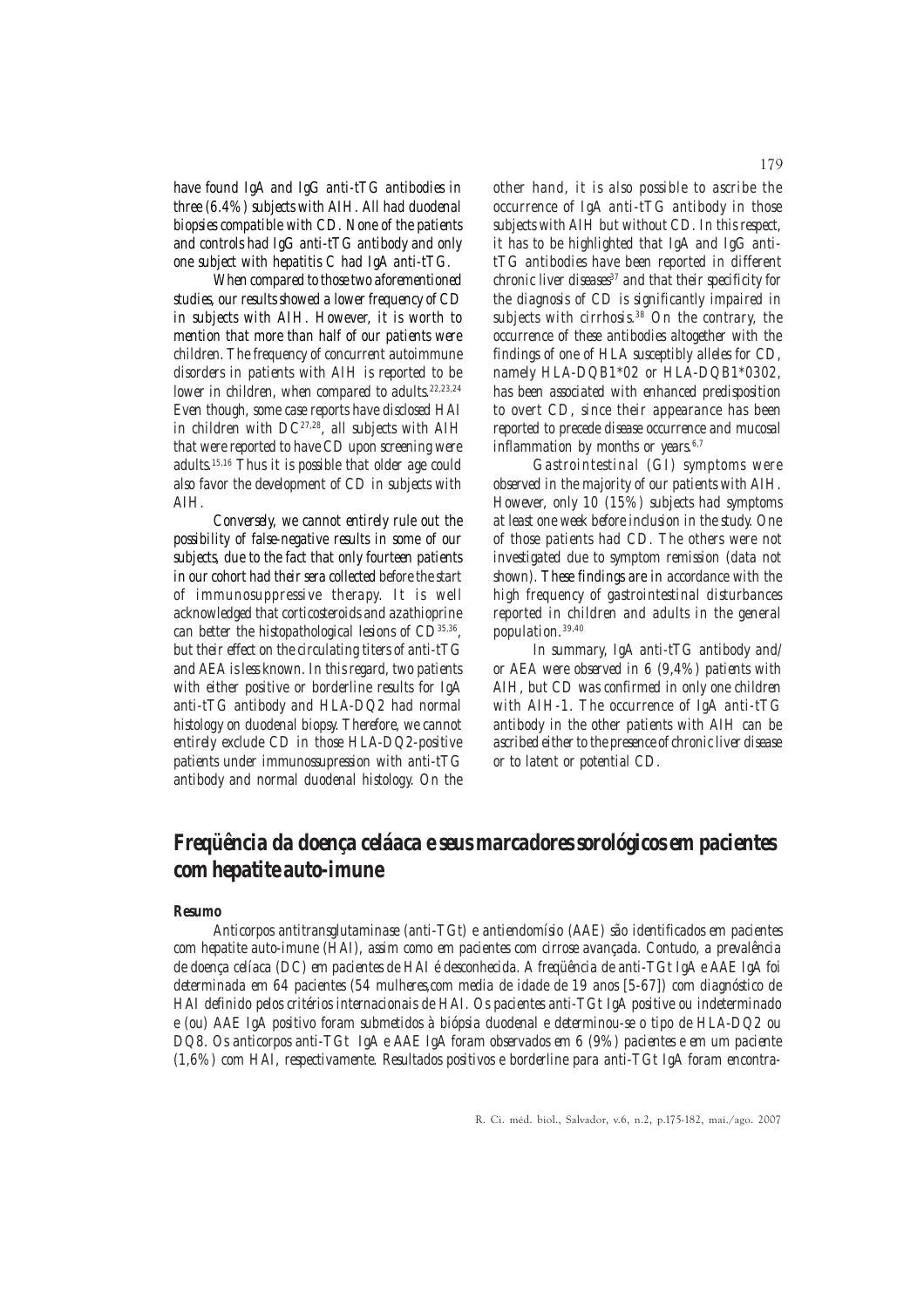*dos, respectivamente, em dois pacientes (3%) e quatro pacientes (6%). A DC foi confirmada pela biópsia duodenal (Marsh 3b) em um paciente com HLA-DQ2, anti-TGt IgA e AAE IgA. Outros dois pacientes apresentaram anti-TGt positivo ou bordeline e HLA DQ2 e a histologia duodenal mostrou-se sem alterações. Positividade para anticorpos anti-TGt IgA e (ou) AAE IgA foi observada em 9% dos pacientes com hepatite auto-imune, porém o diagnóstico foi confirmado em apenas um dos pacientes (1,6%). A ocorrência de anticorpo anti-TGt IgA nos outros pacientes pode ser atribuída à presença de doença hepática crônica, ou, ainda,a uma DC latente ou um paciente com potencial para DC.*

*Palavras-chave: doença celíaca; hepatite auto-imune; marcadores sorológicos.*

## *REFERENCES*

*1 HILL, I.D. et al. Celiac disease: Working Group Report of The First World of Pediatric Gastroenterology, Hepatology and Nutrition. J. Pediatr. Gastroenterol. Nutr., Philadelphia, v.35, p.S78-88, 2002.*

*2 BDIOUI, F. et al. Prevalence of celiac disease in Tunisian blood donors. Gastroenterol. Clin. Biol., Paris, v.30, n.1, p.33-36, 2006.*

*3 SACHDEV, A. et al. Adult onset celiac disease in north India. Trop. Gastroenterol., New Delhi, v.23, n.3, p.117-119, 2002.*

*4 FASANO, A. et al. Prevalence of celiac disease in at-risk and not-at-risk groups in the United States: a large multicenter study. Arch. Intern. Med., Chicago, v.163, p.286-292, 2003.*

*5 GANDOLFI, L. Prevalence of celiac disease among blood donors in Brazil. Am. J. Gastroenterol., New York, v.95, p.689-692, 2000.*

*6 COLLIN, P. et al. Follow-up of patients positive in reticulin and gliadin antibody tests with normal small-bowel biopsy findings. Scand. J. Gastroenterol., Oslo, v.28, p.595-598, 1993.*

*7 NIVELONI, S. et al. The natural history of gluten sensitivity: report of two new celiac disease patients resulting from a long-term follow-up of nonatrophic, first-degree relatives. Am. J. Gastroenterol., New York, v.95, p.463-468, 2000.*

*8 SUGAI, E. et al. Celiac disease serology in dermatitis herpetiformis: which is the best option for detecting gluten sensitivity? Acta.*

*Gastroenterol. Latinoam., Buenos Aires, v.36, n.4, p.197-201, 2006.*

*9 CATALDO, F. et al. Prevalence and clinical features of selective immunoglobulin A deficiency in coeliac disease: an Italian multicentre study: Italian Society of Paediatric Gastroenterology and Hepatology (SIGEP) and "Club del Tenue" Working Groups on Coeliac Disease. Gut, London, v.42, p.362-365, 1998.*

*10 KAUKINEN, K. et al. Celiac disease and autoimmune endocrinologic disorders. Dig. Dis. Sci., New York, v.44, p.1428-1433, 1999.*

*11 PERETTI, N. et al. The temporal relationship between the onset of type 1 diabetes and celiac disease: a study based on immunoglobulin an antitransglutaminase screening. Pediatrics, Elk Grove Village, v.113, p.e418-422, 2004.*

*12 VALENTINO, R. et al. Prevalence of coeliac disease in patients with thyroid autoimmunity. Horm. Res., Basel, v.51, n.3, p.124-127, 1999.*

*13 VOLTA, U. et al. Coeliac disease in patients with autoimmune thyroiditis. Digestion, Basel, v.64, p.61-65, 2001.*

*14 VOLTA, U. et al. Celiac disease in autoimmune cholestatic liver disorders. Am. J. Gastroenterol., New York, v.97, p.2609-2613, 2002.*

*15 VOLTA, V. et al. Frequency and significance of anti-gliadin and anti-endomysial antibodies in autoimmune hepatitis. Dig. Dis. Sci., New York, v.43, p.2190-2195, 1998.*

180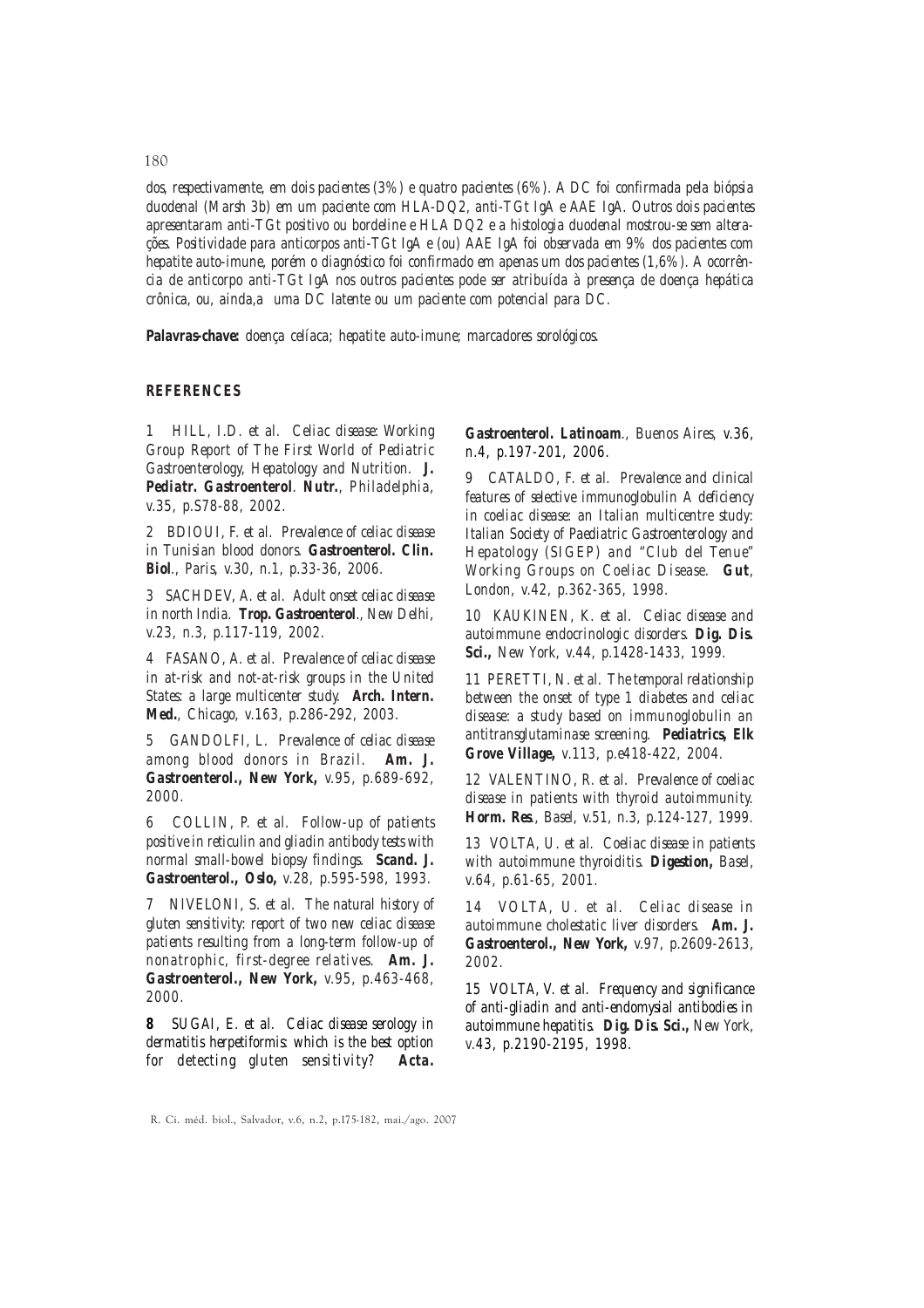*16 VILLALTA, D. et al. High prevalence of celiac disease in autoimmune hepatitis detected by antitissue transglutaminase autoantibodies. J. Clin. Lab. Anal., New York, v.19, n.1, p.6-10, 2005.*

*17 MANNS, M.P.; VOGEL, A. Autoimmune hepatitis, from mechanisms to therapy. Hepatology, Baltimore, v.43, p.S132-144, 2006.*

*18 KRAWITT, E.L. Autoimmune hepatitis. N. Engl. J. Med., Boston, v.354, p.54-66, 2006.*

*19 GOLDBERG, A.C. et al. Analysis of HLA haplotypes in autoimmune hepatitis type 1: identifying the major susceptibility locus. Hum. Immunol., New York, v.62, p.165-169, 2001.*

*20 GOLDBERG, A.C. et al. Autoimmune hepatitis in Brazil: an overview. Scand. J. Immunol., Oxford, v.66, n.2/3, p.208-216, 2007.*

*21 BITTENCOURT, P.L. et al. Genetic heterogeneity in susceptibility to autoimmune hepatitis types 1 and 2. Am. J. Gastroenterol., New York, v.94, p.1906-1913, 1999.*

*22 GREGORIO, G.V. et al. Autoimmune hepatitis in childhood: a 20-year experience. Hepatology, Baltimore, v.25, p.541-547, 1997.*

*23 CZAJA, A.J. et al. Genetic predispositions for the immunological features of chronic active hepatitis. Hepatology, Baltimore, v.18, p.816- 822, 1993.*

*24 BITTENCOURT, P.L. et al. Frequency of concurrent autoimmune disorders in patients with autoimmune hepatitis: effect of age, gender and genetic background.J. Clin. Gastroenterol., New York, 2007. No prelo.*

*25 VOLTA, U. et al. IgA anti-endomysial antibodies on human umbilical cord tissue for celiac disease screening: save both money and monkeys. Dig. Dis. Sci., New York, v.40, p.1902-1905, 1995.*

*26 BRIDOUX-HENNO, L. et al. A case of celiac disease presenting with autoimmune hepatitis and erythroblastopenia. J. Pediatr. Gastroenterol. Nutr., Philadelphia, v.33, p.616-619, 2001.*

*27 LEONARDI, S. et al. Autoimmune hepatitis associated with celiac disease in childhood: report*

*of two cases. J. Gastroenterol. Hepatol., Melbourne, v.18, n.11, p.1324-1327, 2003.*

*28 ARVOLA, T. et al. Celiac disease, thyrotoxicosis and autoimmune hepatitis in child. J. Pediatr. Gastroenterol. Nutr., Philadelphia, v.35, p.90- 92, 2002.*

*29 SOINI, E.; KOJOLA, H. Time resolved fluorometer for lanthanide chelates: a new generation of nonisotopic immunoassays. Clin. Chem., Washington, DC, v.29, p.65-68, 1983.*

*30 MENJÍVAR, M. et al. Comparison of the DELFIA and RIA methods for measuring luteinizing and follicle stimulating hormones in serum. R. Invest. Clin., Mexico, DF, v.45, n.6, p.579-584, 1993.*

*31 MARSH, M.N. Gluten, major histocompatibility complex, and the small intestine: a molecular and immunobiologic approach to the spectrum of gluten sensitivity ( 'celiac sprue'). Gastroenterology, Philadelphia, v.102, p.330- 354, 1992.*

*32 ROSTAMI, K. et al. Sensitivity of antiendomysium and antigliadin antibodies in untreated celiac disease: disappointing in clinical practice. Am. J. Gastroenterol., New York, v.94, p.888-894, 1999.*

*33 KAUKINEN, K. et al. Celiac disease without villous atrophy: revision of criteria called for. Dig. Dis. Sci., New York, v.46, p.879- 887, 2001.*

*34 MAGGIORE, G.; CAPRAI, S. The liver in celiac disease. J. Pediatr. Gastroenterol. Nutr., Philadelphia, v.37, p.117-119, 2003.*

*35 KATZ, A.J. et al. Gluten-sensitive enteropaty: inhibition by cortisol of the effect of gluten protein in vitro. N. Engl. J. Med., Boston, v.295, p.131-135, 1976.*

*36 ROSTOM, A.; MURRAY, J.A.; KAGNOFF, MF. American Gastroenterological Association (AGA) Institute technical review on the diagnosis and management of celiac disease. Gastroenterology, Philadelphia, v.131, p.1981- 2002, 2006.*

*37 KAUKINEN, K. et al. Celiac disease in*